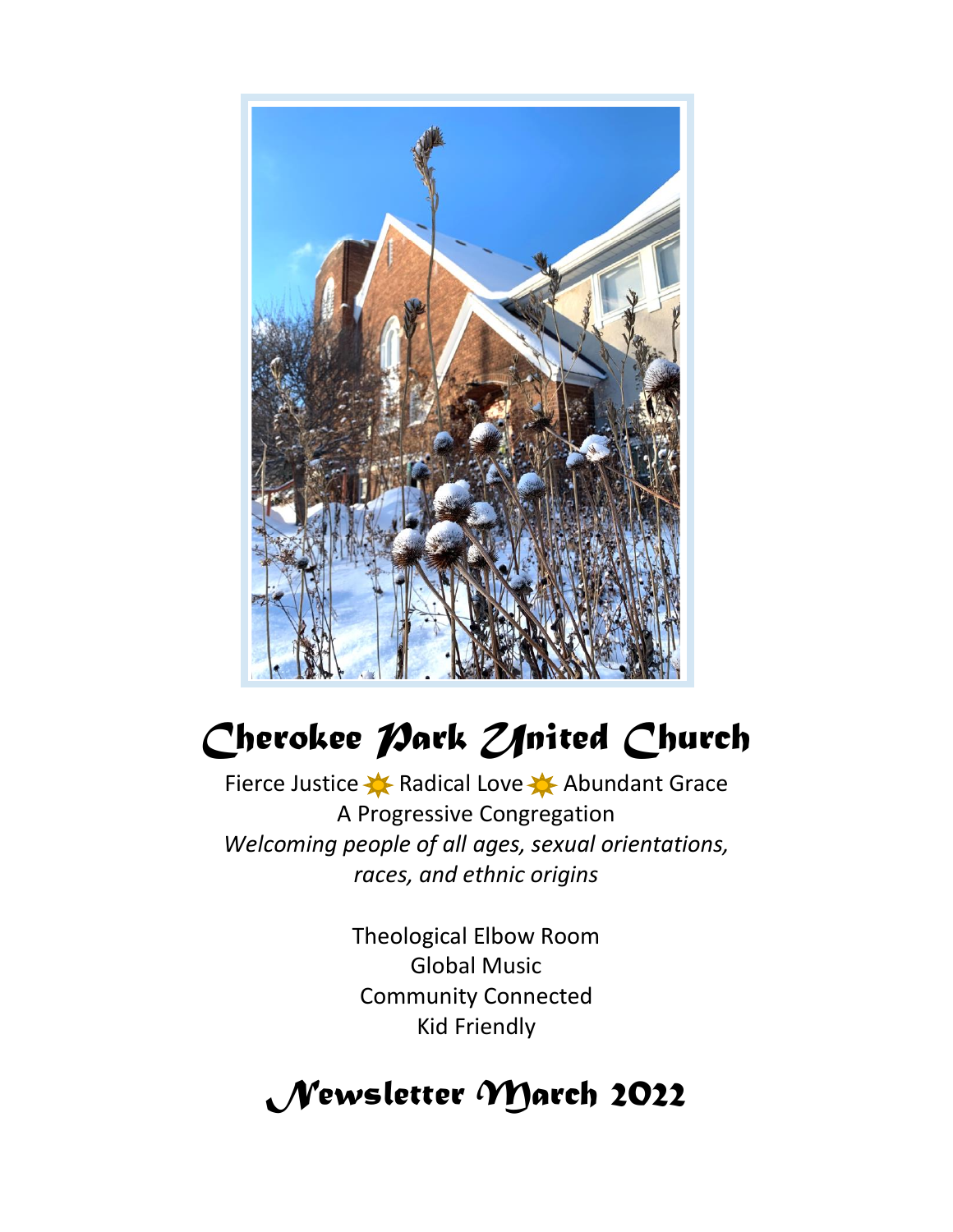#### *(Cover photo credit, Winter Garden, by Sasha Aslanian)*

#### Ash Wednesday

#### **March 2, Wednesday 7 pm**

Join us for an Ash Wednesday worship service on zoom. (In place of our normal Adult Forum gathering). We will explore themes of our mortality, connection to earth, and what is most foundationally sacred to us.

<https://us02web.zoom.us/j/81725210424?pwd=clVrU0NHdHZSWjlBd2ZoMFdBNE1hQT09>

Loaves & Fishes date scientifically analyzed



I will not say that March 3 is fast approaching. It is approaching at approximately the same rate that it has approached for many millennia. The significance of March 3 this year is that it is when we will have our next official rendezvous with folks who need our help and whom we will serve through our Loaves and Fishes mission. About 7 of us will once again assemble at St. Matthews church beginning around 3:30 pm to prepare the food. Another 7 will join around 5 pm to serve and clean up, relieving the first group. That's it. By March 3, we are assured of balmy weather. Please consider joining us. Email Wayne Bjorlie [\(weugbj@yahoo.com\)](mailto:weugbj@yahoo.com) that you will join. Thank you.

#### Women's Affinity Group - Sharing our "SHE"roes!

#### **March 4, Friday, 7 pm**

Since March is Women's History Month, let's talk about our "She"-roes. Come prepared to share about a person who identified or identifies as female who made a difference for you. This could be a person in your life or from world history. She could have marched for equality, sang and played a guitar, or changed a lot of diapers. Join us using the zoom link below.

[https://us02web.zoom.us/j/88224263749?pwd=SzBDMHRLVUpVRWE2eUgvNm5Ydkp](https://us02web.zoom.us/j/88224263749?pwd=SzBDMHRLVUpVRWE2eUgvNm5YdkpFZz09) [FZz09](https://us02web.zoom.us/j/88224263749?pwd=SzBDMHRLVUpVRWE2eUgvNm5YdkpFZz09)



(photo included withOUT permission)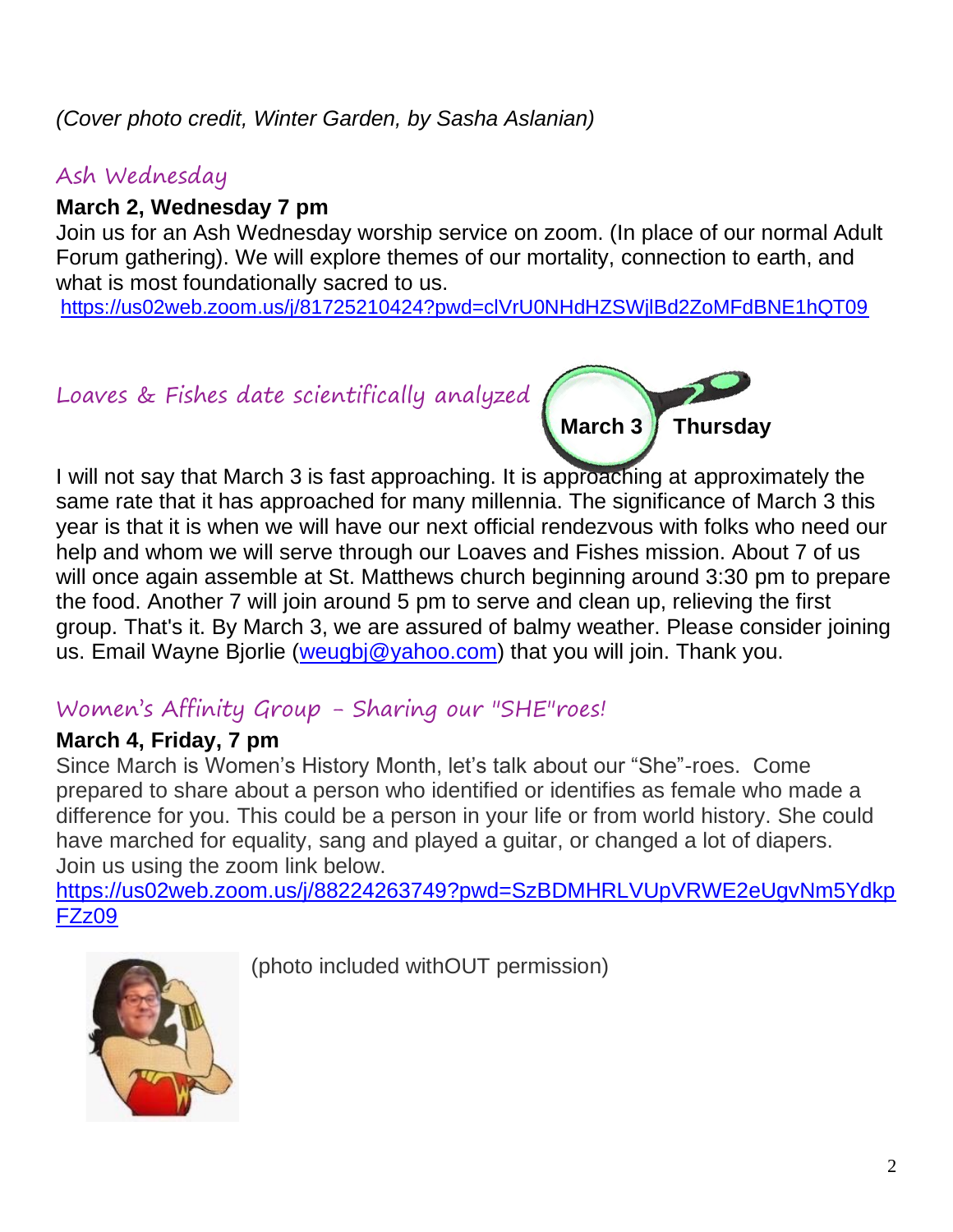#### Adult Forum Leads Lenten Prayer Group

#### **Tuesdays at Noon and Thursdays at 8 pm**

All are invited to join us for either or both on Zoom for some camaraderie, followed by silent prayer, then voice the prayers that are on our hearts. We'll use the Adult Forum [Zoom link.](https://us02web.zoom.us/j/81725210424?pwd=clVrU0NHdHZSWjlBd2ZoMFdBNE1hQT09)

Adult Forum has been reading Tyler Sit's Staying Awake: The Gospel for Changemakers. On February 23, we asked "How do you Pray?" What follows is a found art poem of our answers.

#### **How to Pray**

I'm with the Old Man and the Sea – and he talks back. \* I feel the spirit. I pray when folding laundry. \* Life as prayer. \* I can airmail prayers to arrive. I hope for things. I don't verbalize it \* I stumble into prayer. A moment of wonder. I'm not alone. \* Mostly, I pray by crying. \* It's a force that can be used for good. I've seen what it can do. \* It's a conversation with God and I'm touched on the other end. \* Help! \* Prayers in the car. \* Prayer as spaciousness. Prayer is as much listening as talking. \* There is no prayer math. \* It's just mystery.

*Nona started us off with an opening prayer, one used often by her father, with Lakota beginning and ending, as hands were extended.*

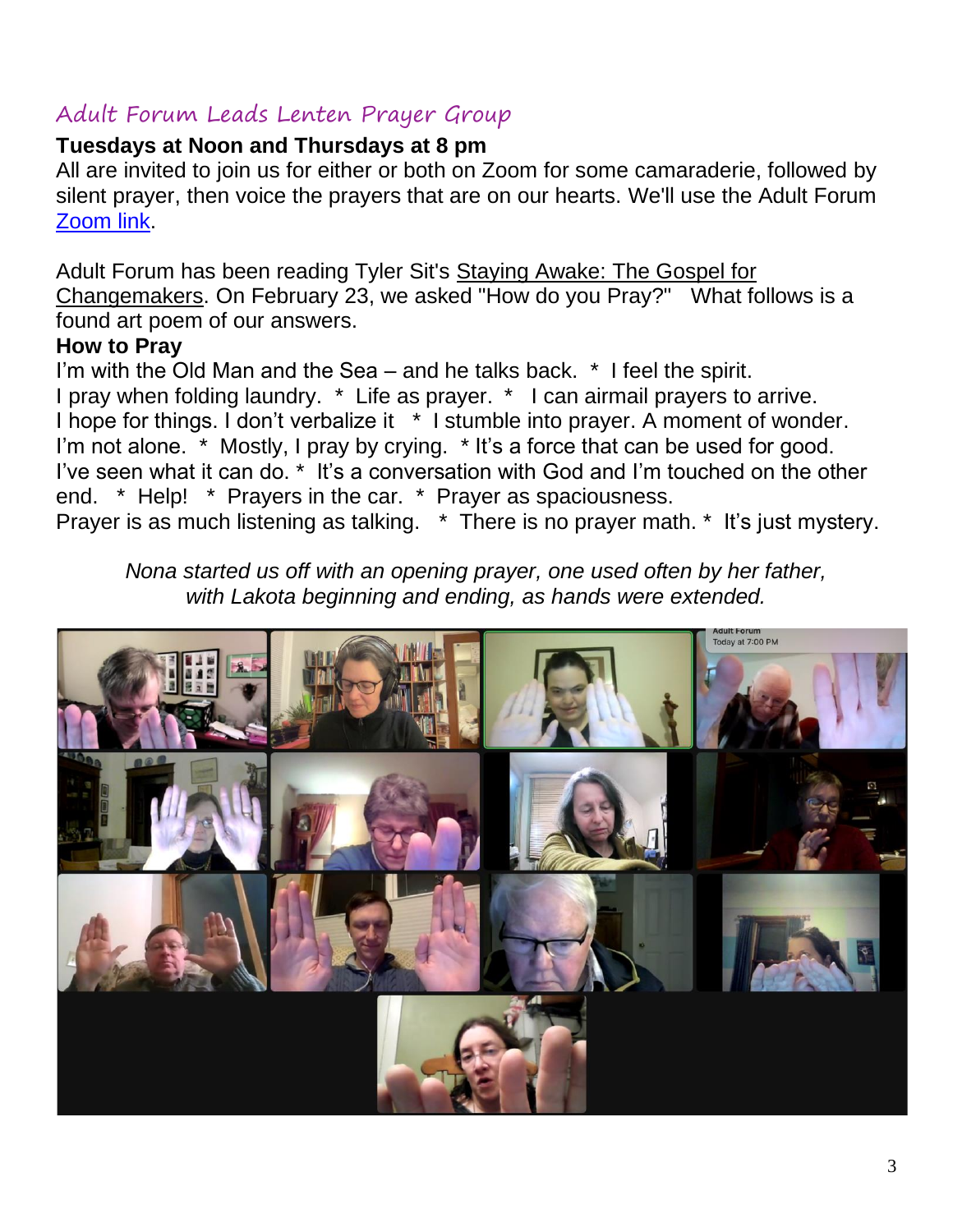#### **Notes from Kirsten Howe: Master Recycler, Trash Talker**

*We, as a congregation, have been awarded the 2021 Restoring Creation Award from the national Presbyterians for Earth Care group. Since Kirsten, daughter of Jan Howe, is a Dakota County trained and designated Master Recycler, we invited her to give us some new, or often forgotten tips. As a recognized role model in earth care, we need to keep up our efforts to use sustainable practices for good stewardship of God's creation. Read on for Kirsten's thoughts.*

I really wanted to become a Master Gardener. It seemed so cool, so much to learn. I did not inherit any green thumb, but I stumbled across Master Recycler training when researching Master Gardener. Fortunately, everyone can be good at trash and recycling! Susan asked me to share a few of my favorite parts of going thru the Master Recycler training and the great recycling programs in our area:

- 1. Do you really need it?! Step 1 in recycling: don't buy it. Can you borrow it, rent it, live without it? Don't create the need to recycle. Mel Howe was ahead of his time: wrapping paper was a brown bag, a staple, labeled with a Sharpie marker. If your gift was wrapped in the colored comics from the Sunday paper, you knew it was special! My pandemic bad habit: getting lots of "necessities" shipped to the house. My mother Jan called out my huge overuse of packaging: boxes, bubbles, etc., some of it not recyclable. Mask, shopping at non-peak hours, and curbside pick-up eliminated that issue!
- 2. Check out the county Recycling websites!! They are kept up to date. And contain huge amount of information and suggestions for you.

Dakota[:Recycling Guide| Dakota County](https://www.co.dakota.mn.us/Environment/RecyclingDisposalGuide/Pages/default.aspx)  Ramsey[:Recycling & Waste | Ramsey County](https://www.ramseycounty.us/residents/recycling-waste)

Did you know the Recycling Zone in Dakota county has a free give away area? *(Note from Susan: since my middle names are rebate, coupon, and free, this is a fun place for* 



*me. I've found silver polish, now-illegal spot removers, gold spray paint which is my favorite of all.)*

3. Organic recycling, aka organic composting. Very easy to do. Step 1: buy only what you can eat. Dakota: [Organics & Food Waste at Home| Dakota County](https://www.co.dakota.mn.us/Environment/Residential/Organics/Pages/default.aspx) Ramsey: [Food Scraps | Ramsey County](https://www.ramseycounty.us/residents/recycling-waste/collection-sites/food-scraps) The Dakota county drop offs are well maintained: Susan walks to hers! Ramsey county has organic drop offs at their yard waste sites, and designated sites. Allowables include meat bones and pizza boxes! *(Susan's note: if you can drive to*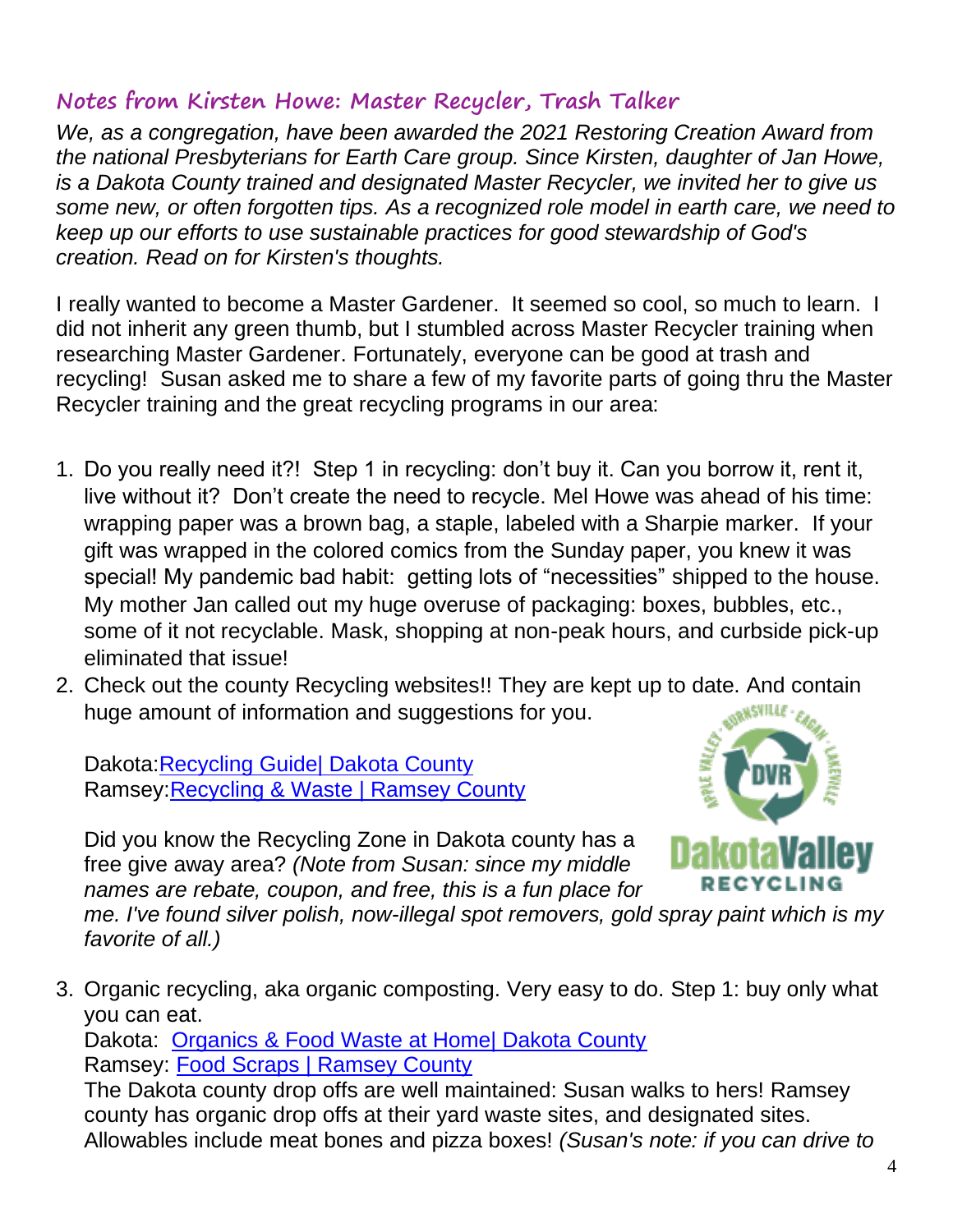*Butler and Hwy 52 bring your organics to the Thompson Park parking lot and know that there are free compostable bags there for you too. I store my compostibles in a 5 qt ice cream pail and go every other week with two pails-full. If you are from another county, just pretend it's from me.)* 

4. And lastly but not least: Fix it clinics! Repair it, don't need to buy new. In Dakota and Ramsey counties, they will fix just about anything. For free. Lamps, vacuum cleaners, broken drawers, sewing machines, broken zippers, clothing……

Dakota: [Reduce & Reuse| Dakota County](https://www.co.dakota.mn.us/Environment/Residential/Reduce/Pages/fix-repair.aspx) Ramsey: Fix-It Clinics | Ramsey County

Amazing dedicated knowledgeable volunteers. This is my favorite volunteer op: I bring my sewing machine. Repairing saves money too! Due to COVID, Ramsey county clinics are still suspended. Dakota county's are happening – please wear a mask!

The Dakota county Master Recycling training class was a huge eye opener for me. And the day-long tour was fabulous: touring Recycling Zone, Recycling center, the Mulch store, the landfill and more. There is so much more to our trash system than the bins at the end of your driveway on trash day.

#### [Master Recycler/Composter Program| Dakota County](https://www.co.dakota.mn.us/Environment/EducationResources/MasterRecycler/Pages/default.aspx)

If you live in Dakota county, there is a new Master Recycling class starting on March 15. I highly recommend it. There is volunteer requirement with the class: we need to keep educating people on recycling! I found the requirement easy to complete – there is lots to do, and great people to meet!!

Coming soon: Trash haulers in Dakota county will be required to offer weekly recycling pick up. (for an increased fee, I would expect). No more having to cram your recycling into that little bin for two weeks. Our goal is to increase recycling: weekly pick up is an easy start!!

Please do check out your county recycling website: they give you current status of what can be recycled: it does change depending on the global recycling market. If you

have any questions or just want to talk trash, please feel free to email me! [kirstenhowe@ymail.com](mailto:kirstenhowe@ymail.com)

And congratulations CPUC on your Presbyterians for Earth Care award! Keep up the great recycling work!!

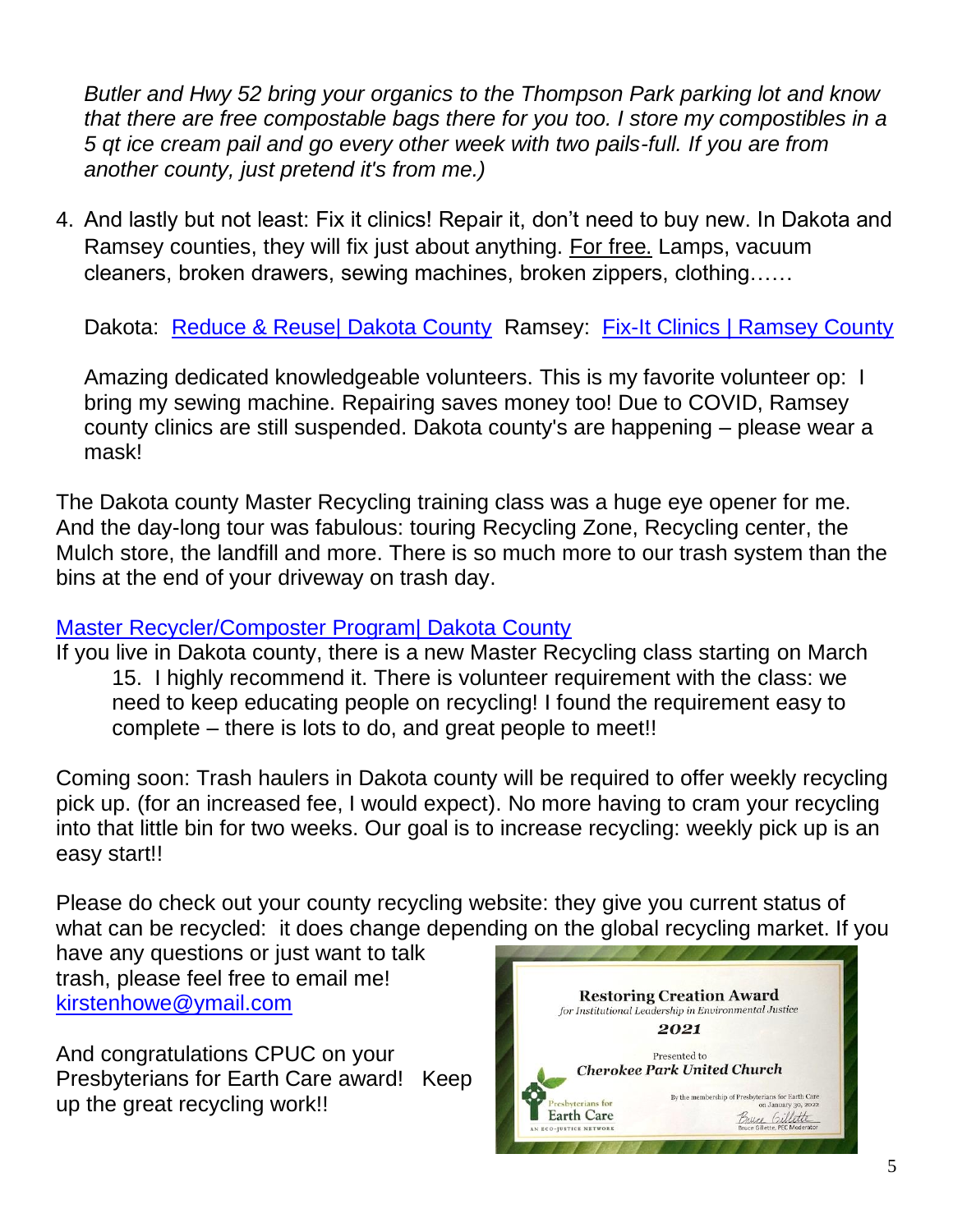

Speaking of recycling, the Property Management Ministry, with Council approval, has decided to discontinue, for the next 26 weeks or until our building is back in regular use, the pickup of trash and recyclables. With no worship or fellowship in the building, the amount of trash/recyclables is minimal, and we create more environmental damage having



the trucks stop by for little or no pick-up; plus it will save us some money. Anything accumulating each week will be taken home by two volunteers to add to their residential trash or recycle bins. And any group meeting will be asked to take home anything they brought in (like the BWCA!).

Master Master Recycler: Of course, we should note that our master, master of all recyclers, is Sasha Aslanian. She drives free breakfast treats leftover from Panera to



members Sunday mornings, she posts and delivers free meals left from Loaves and Fishes, sometimes out of a box she is carrying down the street to passing cars.

She even picked up a huge bunch of children's clothing strewn on the street, laundered it, posted on FB, and found the perfect, very grateful person who really needed the clothing.

She is also sewing fleece mittens from a pattern from Karen & Sandy, which are taken to Loaves and Fishes (mittens, not Karen & Sandy) when Ruffo calls her in when he needs

another volunteer there.



Her hands are always busy; join us on zoom after worship and you will see what she is knitting or crocheting, and sometimes she'll model it. A recent item was a warm balaclava head warmer, but not pretty enough for her daughters, so she left it in the mailbox for the mailman who surely appreciated the warmth.

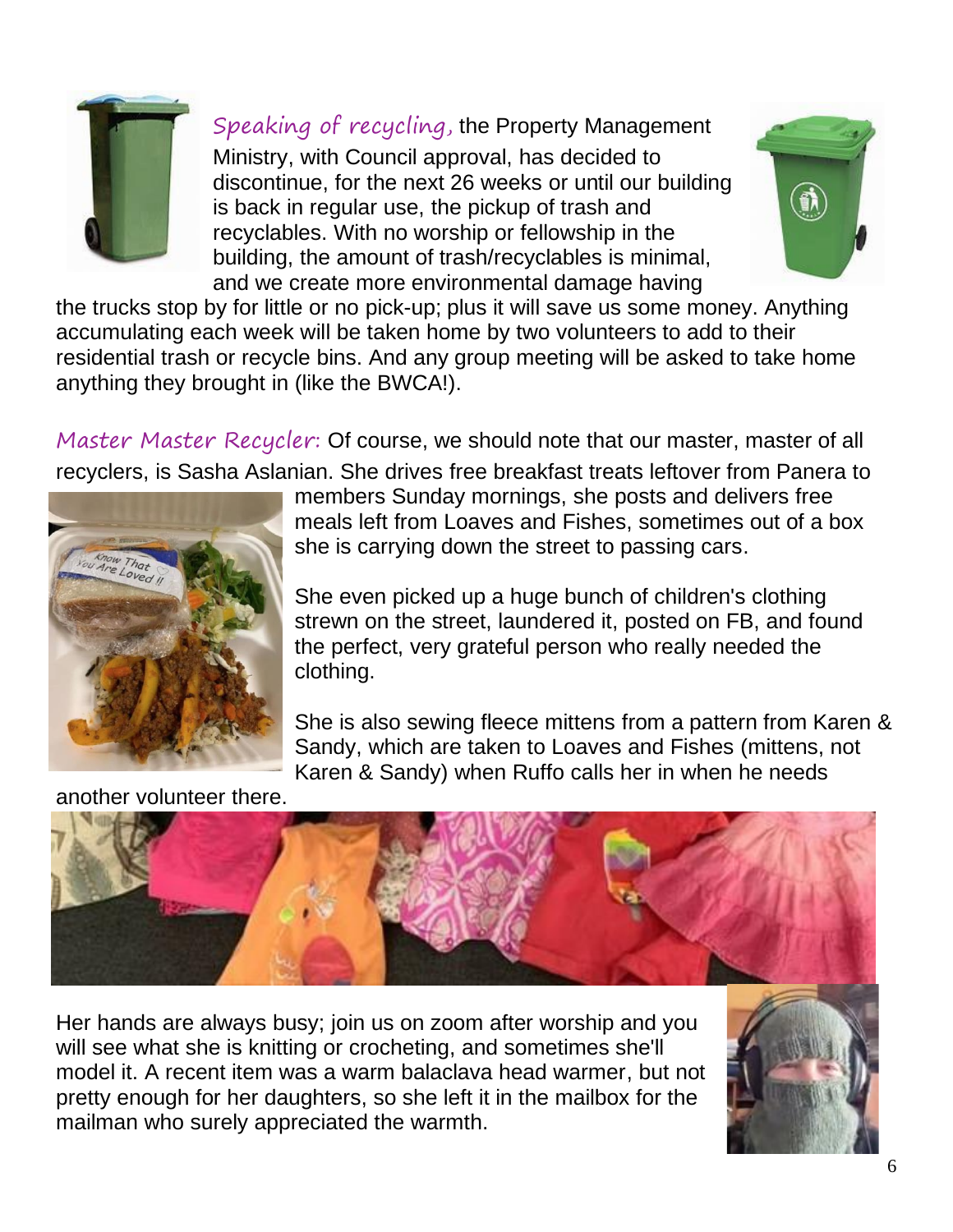#### Something Happened in Our Town

Beginning February 27, Children's Theatre Company is presenting this world premiere play by Cheryl L. West, based on the book of the same title. When an unarmed Black man is killed by a White police officer, best friends Josh and Emma don't know how to react or make sense of it. As they talk to their respective families, audiences will gain perspective on the important conversations that might be happening next door, across the street, or down the block, and how those conversations can help inform the way we talk to our own kids.

On May 25, 2020, our community was rocked when George Floyd, a Black man, was killed by a White police officer. Tragically, this was not the first nor the last death of an unarmed Black person at the hands of the police. The names of Daunte Wright, Jamar Clark, Philando Castile, and many others stand as reminders of the



challenge of police violence and accountability in our community. Tickets and Information [childrenstheatre.org/town.](http://childrenstheatre.org/town)

Throughout Minnesota, families are having important conversations about racism and how it affects their families, communities, and our country. What we may not realize is how those conversations differ, depending on the street, the home, or the family. How are people with a different lived experience talking about how race impacts all of us? What can we learn from others about how to have these difficult conversations with our kids?

*...a call to action to facilitate the much-needed discussion about inclusion, compassion, and what it really means to be peace makers in our homes, schools, and communities."... "a great educational resource for parents … to talk to children about race and racism and trauma, [and] how to identify and counter racial injustice."*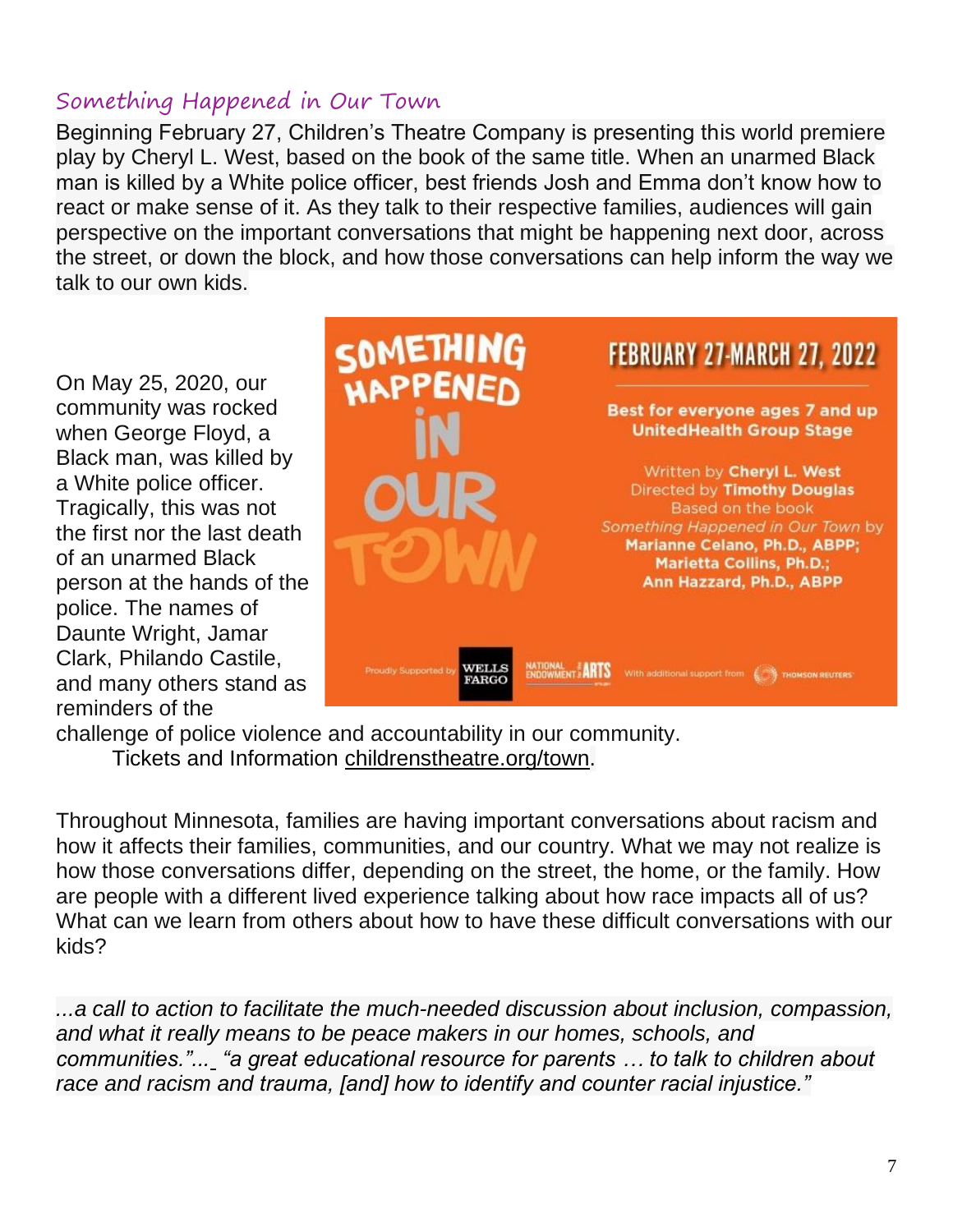#### **Sacred Solidarity Reparations Circle**

#### **by Multifaith Anti-Racism, Change & Healing (MARCH Minnesota)**

This four-part, once a month (last Monday evenings Feb, Mar, Apr, May) zoom series will be attended by Pastor Matthias, Maria McNamara, Mary Bren, Mary Murphy, Susan Strebig, and... you? If you are interested please contact us if you'd like to be kept abreast of our progress.



# What else are we doing

# while still staying home?

**Kathy Bergthold,** well- known for her sewing of church paraments and creating afghans for our graduating high school seniors, keeps her sewing machine humming and her needles busy. She learned that the nearby Cerenity assisted living and nursing home needed warm items for residents who could not afford them. Below see a collection of caps and lap blankets recently donated to keep her neighbors warm and

cozy, both in body and in spirit.

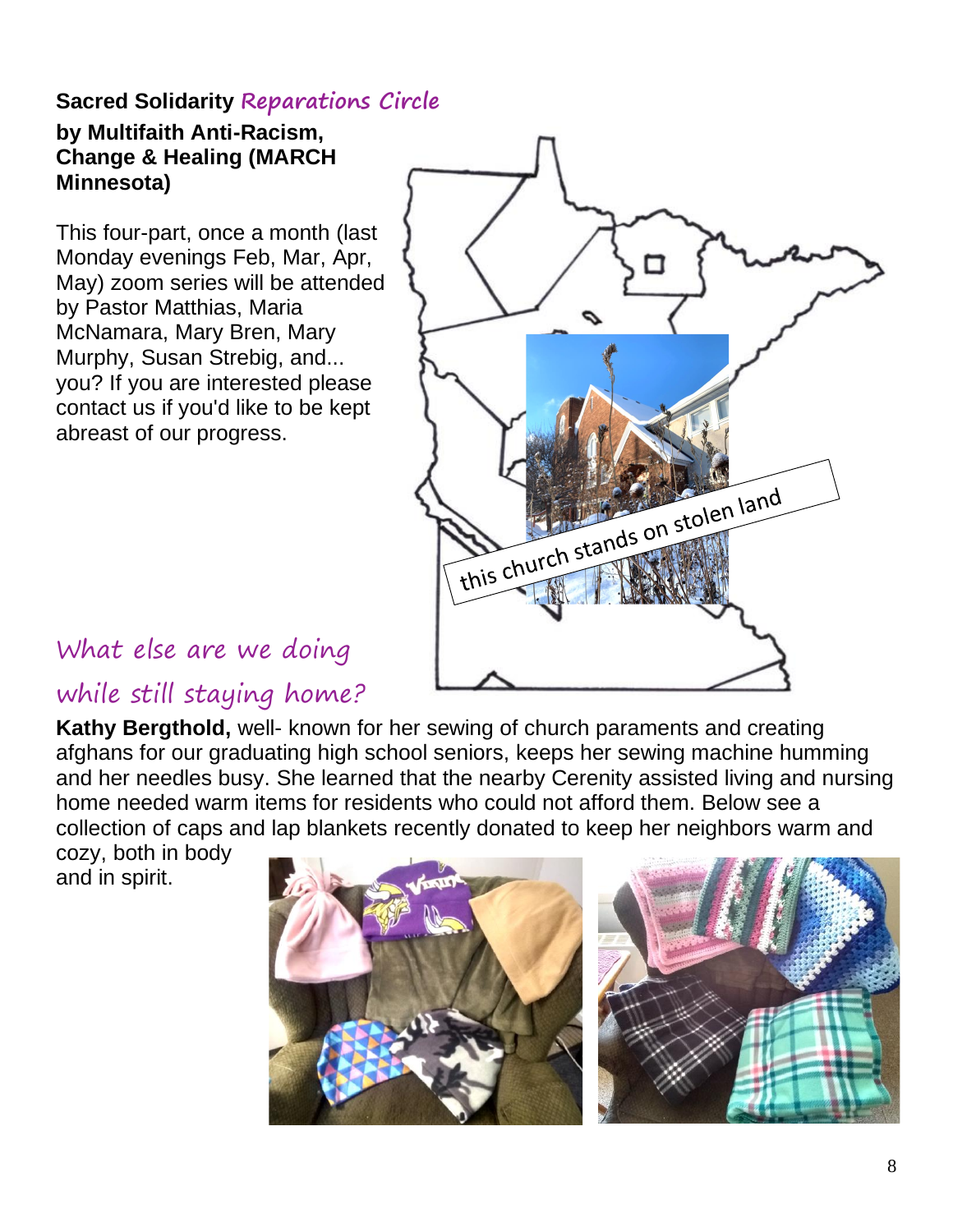### From Pastor Matthias

Dear CPUC,



In some circles of Christianity (mostly evangelical ones, from

what I can tell) there has been much talk lately about "deconstruction" of one's faith. Typically, these are either people sharing their personal narratives of coming to terms with toxic and harmful Christian beliefs and "deconstructing" them or warnings from some church leaders about the spiritual perils of deconstructing. This latter category usually seems to have a position of power and thus a vested interest in peddling a certain brand of belief.

Even for those who don't undergo such a dramatic shift in beliefs, change in how we experience the Sacred or what we believe about God, Jesus, or other elements of Christianity are a natural part of having a faith life.

For me, one such shift in my life has happened around how I think about the season of Lent—the 40 days leading up to Easter.

Drawing on Jesus' 40 days in the wilderness fasting and praying, the Lenten tradition I grew up with proposed "giving up" something for Lent as a sort of fast. I still think this can be a fruitful spiritual practice for the season of Lent when done in a healthy and thoughtful way.

However, at some point "giving up" something stopped feeling like a spiritual practice for me and started to feel spiritually punitive, with the additional feelings of guilt when I, inevitably, messed up.

Examining this led me into a more spacious place of faith. Instead of asking "what shall I forego for Lent?" I now tend to ask "What spiritual practice am I curious to try?" or "What spiritual practice might draw me closer to God in this season?"

This year during Lent, I invite you to journey through the season together by creating your own sacred space at home. Drawing on an idea from House of Mercy in St. Paul, each week we will add another component to our home altars, hopefully find a renewed way to meet God in our daily living.

Yours on the way, Pastor Matthias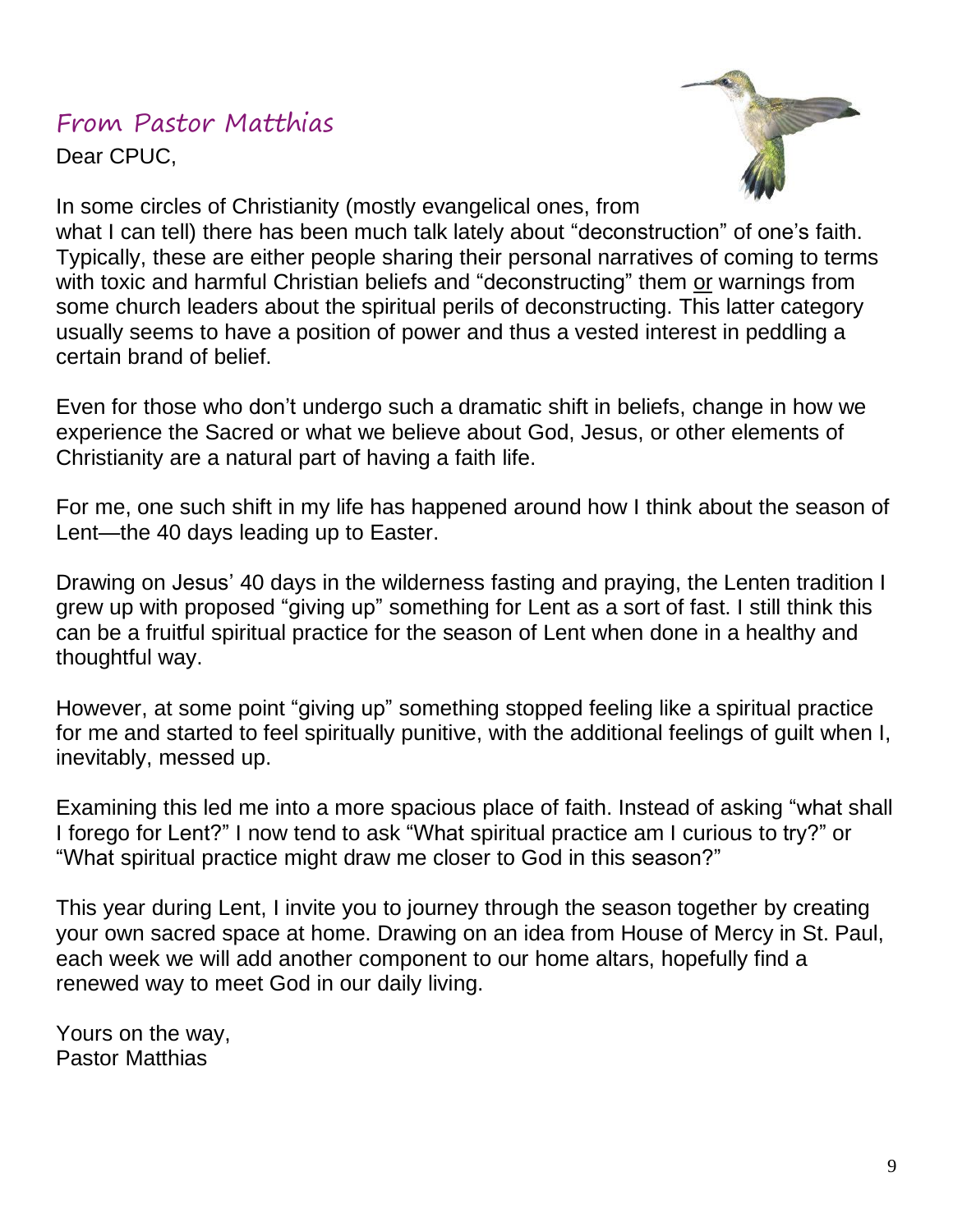#### **At the February meeting the Council ...**



-received the Facilitating Racial Equity Collaborative budget and overview of programming explained by Sarah Gleason, FREC liaison.

-passed a motion to continue to be the fiscal sponsor for FREC in 2022; thank you to Lynne for doing the majority of work involved in this, along with Pastor Matthias. CPUC receives a 6K payment for this work and is credited with a \$6,000 in-kind contribution of time and talent; any liabilities are covered by our insurance.

-approved the Pastor's report including plans/ideas for Lenten worship services, a request for time off May 26-31, the possibility of the Being Church committee making plans to return to hybrid services as the trend of new cases continues to go downward.

-approved the clerk's report including a request for Glen and Barb Herrington-Hall to transfer to CPUC, and a reminder that we need to have elder training done each year.

-approved a proposal from Jim that Property Management Ministry suspend trash and recycling service/expenses for 26 weeks since so little is generated

-shared a visioning of hopes for 2022, with each member offering one hope and what that individual can do, personally, to help bring that about.

#### **2022 Council Members**

Class of 2022: Mike Bates (2nd term), Maria McNamara (2), Tom Murphy, Jim Shatek Class of 2023: Carly Evans (2), Karolyn Gilbertson, Kay Myhrman-Toso, Susan Strebig (2) Class of 2024: Mary Anderson, Sebastian Ellefson, Jackie Rico (2), Sandy Settevig



After worship on Sundays **zoom link** - active from after worship to 12 noonish. <https://us02web.zoom.us/j/85651173608?pwd=SUh6NmVOUnNhM0xxRGNrekpvVFZ0Zz09> For those accessing by phone - Meeting ID: 856 5117 3608 Passcode: 620169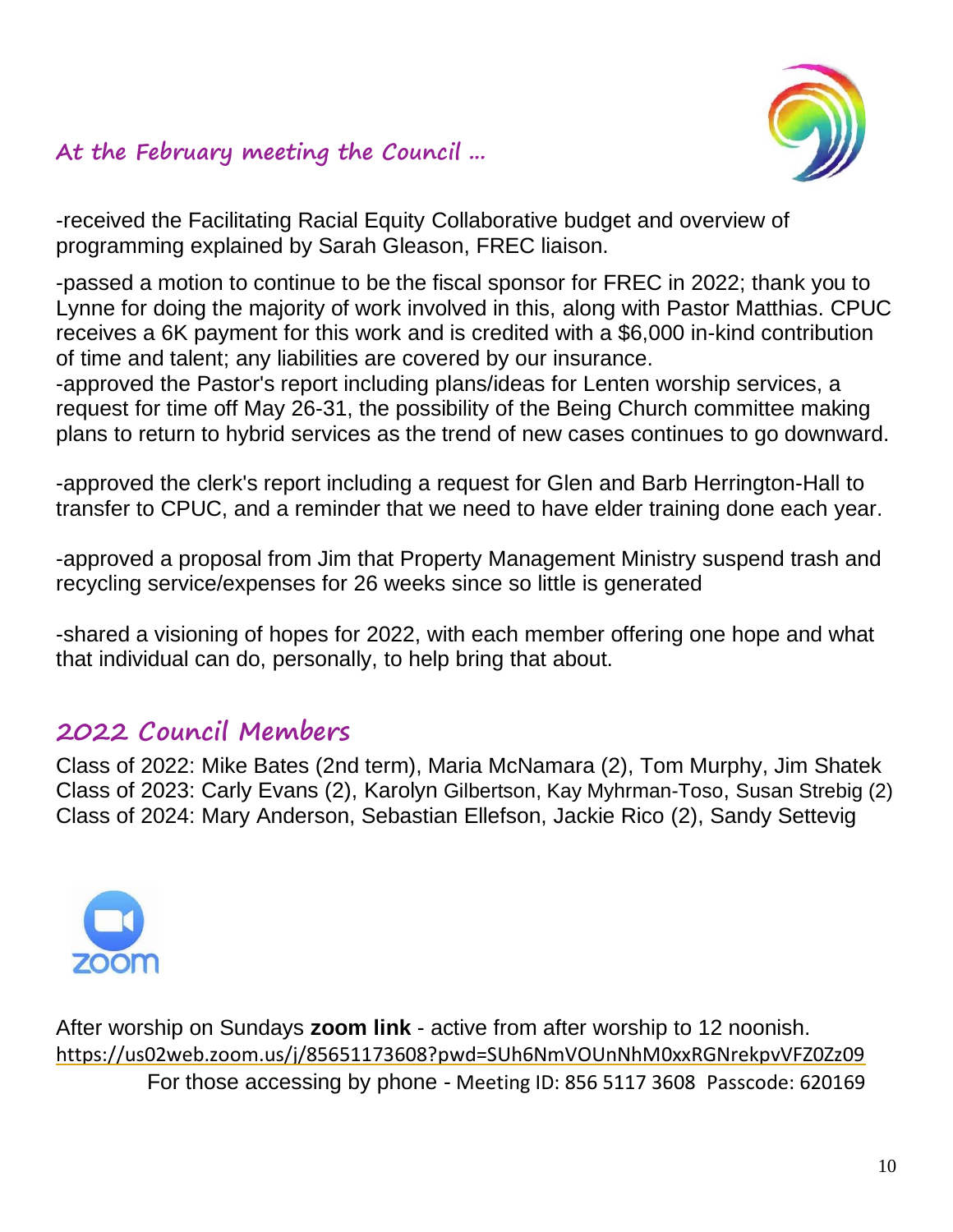# A Fairy Good Friend

The 33rd musical at Unity Church-Unitarian, starring fourteen 12- to 14-year-old actors, singers, and dancers, will have three performances in March: 3/10, 3/11, and 3/12.

This year's show, the first in-person show since March 2020, is called "A Fairy Good Friend." Friendships, and stereotypes about them, are examined as a forest fairy and a dragon become friends. Themes include following one's dreams, looking outside of the box, and forgiveness.

Book by Mary Blouin Auffert, and music/lyrics by Sandy Waterman. CPUC's own Stefan Sylvander is guest percussionist.

For more information, please look under "Grow" at Unity's website, [www.unityunitarian.org.](http://www.unityunitarian.org/) (Unity is located at Portland and Grotto in St. Paul, the congregation declared, in 1968, its support for, and warm welcome of GLBTQ people. A recent photo exhibit on gender fluidity; an anti-racism committee; and neighborhood partnerships with social service agencies are just some of Unity's social and spiritual commitments.)

|                                           |                                                                          |                          |                                 | Your |
|-------------------------------------------|--------------------------------------------------------------------------|--------------------------|---------------------------------|------|
| March Happy Birthdays                     |                                                                          |                          | Church-During-                  |      |
| 08 - Valerie Peterson-Brandt              |                                                                          |                          | Covid                           |      |
| (08 - Michael Woods,<br>rest in peace)    |                                                                          |                          | Team                            |      |
| 09 - Jim Shatek                           |                                                                          |                          | <b>Pastor Matthias</b>          |      |
| 20 - Gabriel Peterson-Brandt              |                                                                          |                          | Joanne Sylvander                |      |
| 21 - Philip Rickey<br>23 - Sarah Ellefson |                                                                          |                          | Jill Jackson<br>Maria McNamara  |      |
| 24 - Dean and Meliza                      |                                                                          |                          |                                 |      |
| 31 - Sandy Dodson                         |                                                                          |                          |                                 |      |
|                                           | Newsletter:                                                              |                          |                                 |      |
|                                           |                                                                          |                          | -submit articles by the 22nd of |      |
|                                           | preceding month<br>to editor - Susan, at                                 |                          |                                 |      |
|                                           |                                                                          | kellystrebig@comcast.net |                                 |      |
|                                           | -proofreaders Phyllis Clark,<br>Mary Murphy<br>-collator Kathy Bergthold |                          |                                 |      |
|                                           |                                                                          |                          |                                 |      |
|                                           |                                                                          |                          |                                 |      |